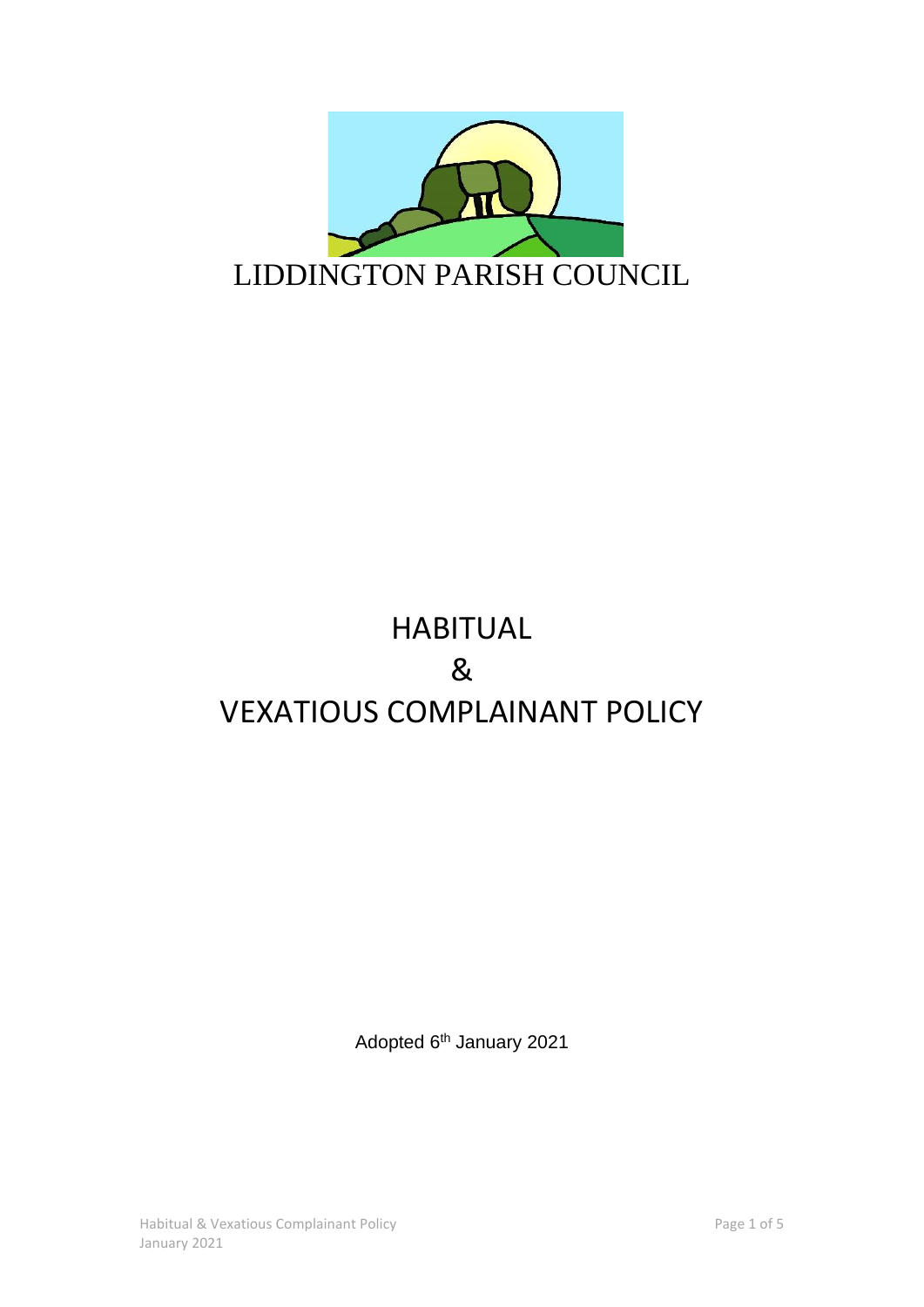### INTRODUCTION

This policy identifies situations where a complainant or contact, either individually or as part of a group, or a group of complainants or contacts, might be considered to be 'habitual or vexatious' and ways of responding to these situations.

In general the term habitual means 'done repeatedly or as a habit'. The term vexatious is recognised in law and means '*denoting an action or the bringer of an action that is brought without sufficient grounds for winning, purely to cause annoyance to the defendant'*. This policy is intended to assist in identifying and managing persons who seek to be disruptive to the Council through pursuing an unreasonable course of conduct.

The term complaint in this policy includes requests made under the Freedom of Information Act 2000 and the Data Protection Act 2018 and reference to the complaints procedure is, where relevant, to be interpreted as meaning requests under those Acts.

Habitual or vexatious complainants or contacts can be a problem for Council staff and Councillors. The difficulty in handling such complainants is that they are time consuming and wasteful of resources in terms of Parish Clerk and Councillor time and displace scarce human resources that could otherwise be spent on Council priorities. Whilst the Council endeavours to respond with patience and sympathy to the needs of all complainants and contacts there are times when there is nothing further which can reasonably be done to assist or to rectify a real or perceived problem.

#### HABITUAL OR VEXATIOUS COMPLAINANTS

For the purpose of this policy the following definition of habitual or vexatious complainants will be used:

The repeated and/or obsessive pursuit of:

(i) Unreasonable complaints/enquiries and/or unrealistic outcomes; and/or

(ii) Reasonable complaints/enquiries in an unreasonable manner.

Prior to considering its implementation the Parish Clerk may send a copy of this policy to the complainant/contact to give them prior notification of its possible implementation

Where complaints/contacts continue and these are considered to be habitual and/or vexatious in accordance with the criteria set out in the attached document (Schedule A), Covingham Parish Council shall consider the item in private session and resolve by a simple majority vote to declare a case of habitual and/or vexatious complaint exists or and for an appropriate course of action to be taken. The attached schedule (B) details the options available for dealing with habitual or vexatious complaints.

The Parish Clerk will notify complainants/contacts, in writing, of the reasons why their complaint/contact has been treated as habitual or vexatious and the action that will be taken.

Once a complainant is determined to be habitual and/or vexatious, their status will be kept under review for a minimum period of one year after which the status can be withdrawn or not by the Parish Council by considering the item in private session and resolve by a simple majority vote.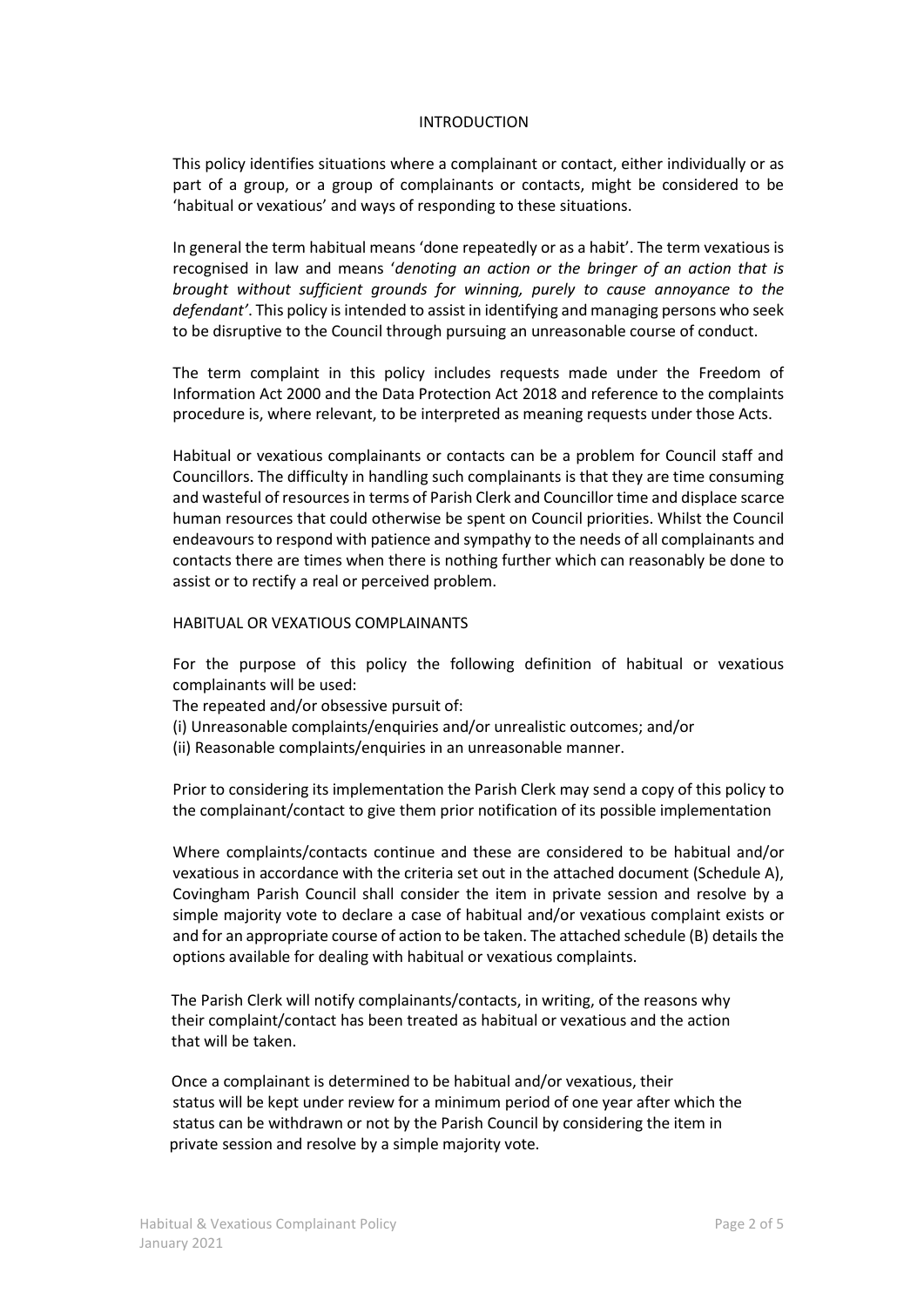## SCHEDULE A – CRITERIA FOR DETERMINING HABITUAL OR VEXATIOUS COMPLAINANTS / **CONTACTS**

Complainants/contacts (and/or anyone acting on their behalf) may be deemed to be habitual or vexatious where previous or current contact with them shows that they meet *one* of the following criteria. Where complainants/contacts:

1. Persist in pursuing a complaint where the Council's complaints process has been fully and properly implemented and exhausted.

2. Persistently change the substance of a complaint/enquiry or continually raise new issues or seek to prolong contact by continually raising further concerns or questions whilst the complaint/enquiry is being addressed. (Care must be taken, however, not to disregard new issues which are significantly different from the original complaint/enquiry as they need to be addressed as separate complaints/enquiries.)

3. Are repeatedly unwilling to accept documented evidence given as being factual or deny receipt of an adequate response in spite of correspondence specifically answering their questions or do not accept that facts can sometimes be difficult to verify when a long period of time has elapsed.

4. Repeatedly do not clearly identify the precise issues which they wish to be investigated, despite reasonable efforts of the Council to help them specify their concerns, and/or where the concerns identified are not within the remit of the Council to investigate.

5. Regularly focus on a trivial matter to an extent which is out of proportion to its significance and continue to focus on this point. It is recognised that determining what a trivial matter is, can be subjective and careful judgment will be used in applying this criteria.

6. Have threatened to/or used physical violence towards employees at any time. This will, in itself, cause personal contact with the complainant and/or their representative to be discontinued and the complaint will, thereafter, only be continued through written communication. The Council has determined that any complainant/contact that threatens or uses actual physical violence towards employees will be regarded as a vexatious complainant.

The complainant/contact will be informed of this in writing together with notification of how future contact with the Council is to be made.

7. Have, in the course of addressing a registered complaint/enquiry, had an excessive number of contacts with the Council – placing unreasonable demands on employees/Councillors. A contact may be in person, by telephone, letter, email or fax. Judgment will be used to determine excessive contact taking into account the specific circumstances of each individual case.

8. Have harassed or been verbally abusive on more than one occasion towards employees dealing with the complaint/enquiry. Employees recognise that complainants/contacts may sometimes act out of character in times of stress, anxiety or distress and will make reasonable allowances for this. *Some complainants/contacts may have a mental health disability and there is a need to be sensitive in circumstances of that kind.*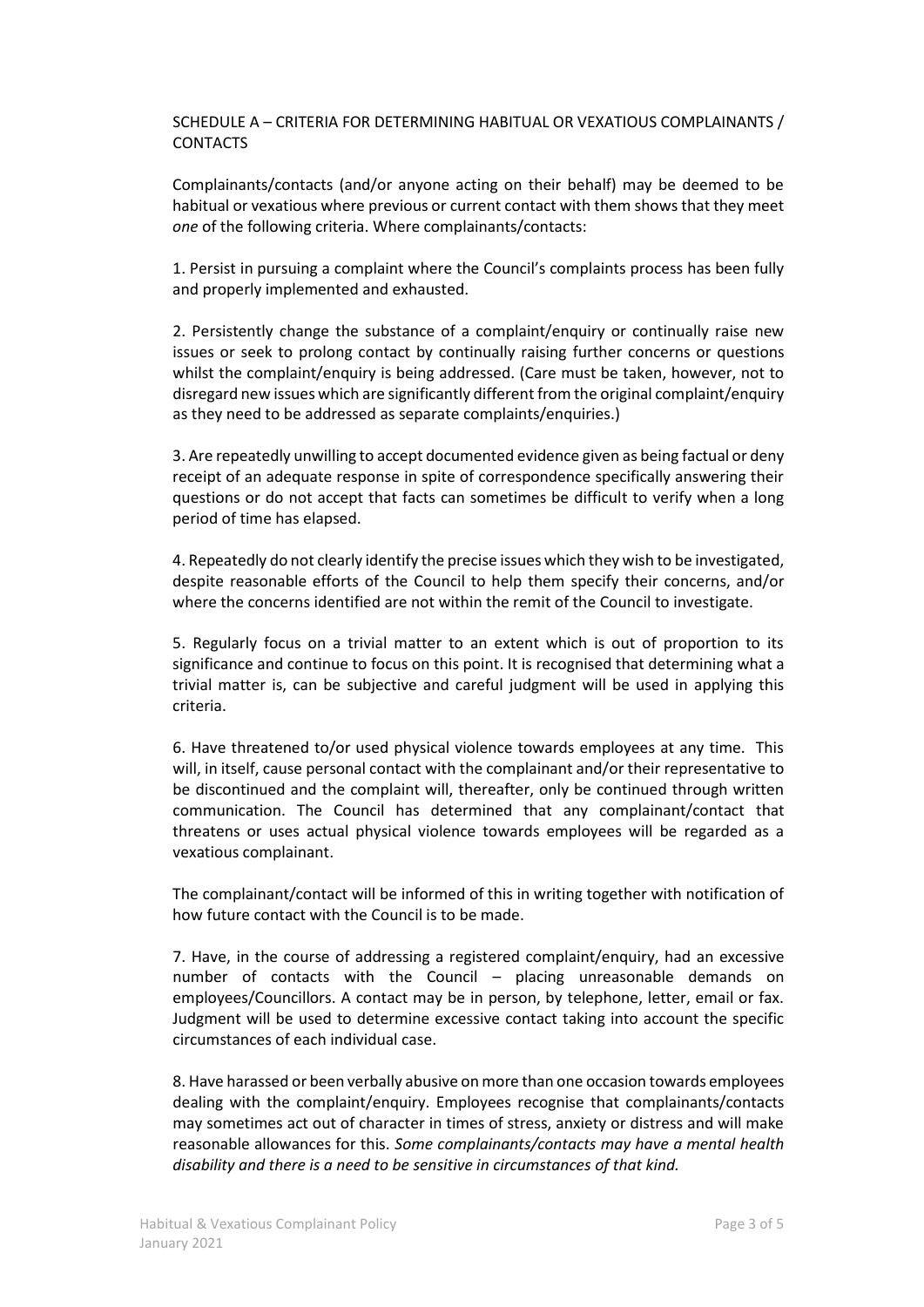9. Are known to have recorded meetings or face-to-face/telephone conversations without the prior knowledge and consent of other parties involved.

10. Make unreasonable demands on the Council and its employees and fail to accept that these may be unreasonable, for example, insist on responses to complaints or enquiries being provided more urgently than is reasonable or within the Council's complaints procedure or normal recognised practice.

11. Make unreasonable complaints/enquiries which impose a significant burden on the human resources of the Council and where the complaint/enquiry:

(i) clearly does not have any serious purpose or value; or

(ii) is designed to cause disruption or annoyance; or

(iii) has the effect of harassing the public authority; or

(iv) can otherwise fairly be characterised as obsessive or manifestly unreasonable.

12. Make repetitive complaints, enquiries and allegations which ignore the replies which Council Officers have supplied in previous correspondence.

13. Having by continuous, persistent and repetitive contact with a single employee/Councillor, be classed as harassing, victimizing, bullying or causing mental anguish to that employee to a point that their work for the council is impaired.

## SCHEDULE B – OPTIONS FOR DEALING WITH HABITUAL OR VEXATIOUS COMPLAINANTS/ CONTACTS

The options below can be used singularly or in combination depending on the circumstances of the case and whether the complaint process is ongoing or completed.

1. A letter to the complainant/contact setting out responsibilities for the parties involved if the Council is to continue processing the complaint/enquiry. If terms are contravened, consideration will then be given to implementing other action as indicated below.

2. Decline contact with the complainant/contact, either in person, by telephone, by fax, by letter, by email or any combination of these, provided that one form of contact is maintained. This may also mean that only one named officer/Councillor will be nominated to maintain contact (and a named deputy in their absence). The complainant/contact will be notified of this person.

3. Notify the complainant/contact, in writing, that the Council has responded fully to the points raised and has tried to resolve the complaint/enquiry but there is nothing more to add and continuing contact on the matter will serve no useful purpose. The complainant/contact will also be notified that the correspondence is at an end, advising the complainant/contact that they are being treated as a habitual or vexatious complainant and as such the Council does not intend to engage in further correspondence dealing with the complaint or enquiry.

4. Inform the complainant/contact that in extreme circumstances the Council will seek legal or police advice on habitual or vexatious complaints or enquiries and if applicable